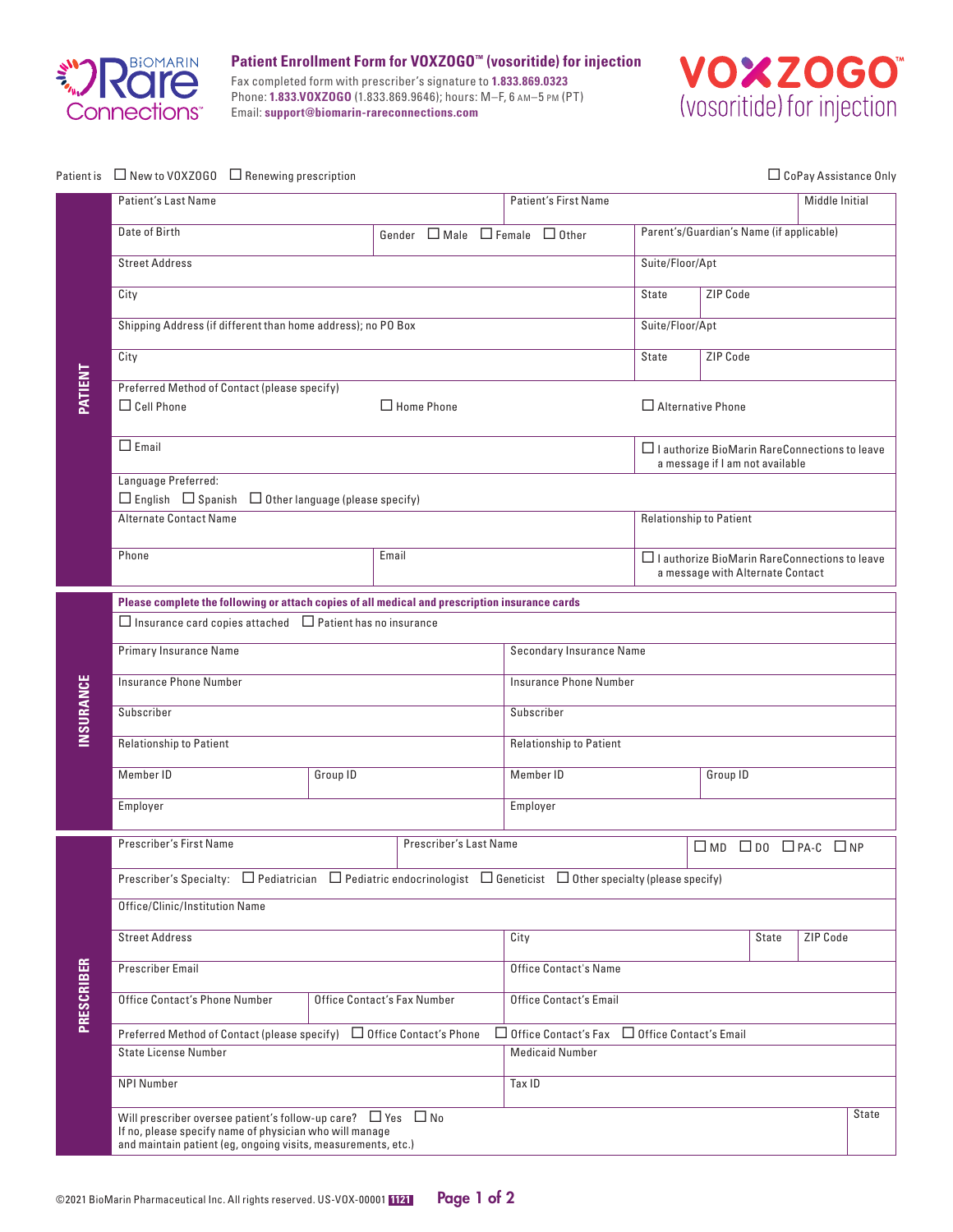|                                | Diagnosis and clinical information $\Box$ 077.4 Achondroplasia $\Box$ Other diagnosis (please specify)<br>ICD-10-CM Q77.4 is used for both achondroplasia and hypochondroplasia; VOXZOGO™ (vosoritide) is only indicated for increasing linear growth in pediatric                                                                                                                                                                                                                                                                                                                                                                                                                                                                                                                                                                                                                                                                                                                                                                                                                                                                                                                                                                                                                                                                                                                                                                                                                                                                                                                                                                                                                                                                                                                                                                                               |                                                                                                                                                                                     |                                                                                             |                                                       |  |  |  |  |  |  |  |
|--------------------------------|------------------------------------------------------------------------------------------------------------------------------------------------------------------------------------------------------------------------------------------------------------------------------------------------------------------------------------------------------------------------------------------------------------------------------------------------------------------------------------------------------------------------------------------------------------------------------------------------------------------------------------------------------------------------------------------------------------------------------------------------------------------------------------------------------------------------------------------------------------------------------------------------------------------------------------------------------------------------------------------------------------------------------------------------------------------------------------------------------------------------------------------------------------------------------------------------------------------------------------------------------------------------------------------------------------------------------------------------------------------------------------------------------------------------------------------------------------------------------------------------------------------------------------------------------------------------------------------------------------------------------------------------------------------------------------------------------------------------------------------------------------------------------------------------------------------------------------------------------------------|-------------------------------------------------------------------------------------------------------------------------------------------------------------------------------------|---------------------------------------------------------------------------------------------|-------------------------------------------------------|--|--|--|--|--|--|--|
| <b>INFORMATION</b><br>CLINICAL | Patient height (cm)                                                                                                                                                                                                                                                                                                                                                                                                                                                                                                                                                                                                                                                                                                                                                                                                                                                                                                                                                                                                                                                                                                                                                                                                                                                                                                                                                                                                                                                                                                                                                                                                                                                                                                                                                                                                                                              | patients with achondroplasia 5 years of age and older whose growth plates are open. If patient has hypochondroplasia, select "Other diagnosis" and indicate.<br>Patient weight (kg) |                                                                                             |                                                       |  |  |  |  |  |  |  |
|                                | <b>Patient Drug and Food Allergies</b>                                                                                                                                                                                                                                                                                                                                                                                                                                                                                                                                                                                                                                                                                                                                                                                                                                                                                                                                                                                                                                                                                                                                                                                                                                                                                                                                                                                                                                                                                                                                                                                                                                                                                                                                                                                                                           |                                                                                                                                                                                     | Date weight taken                                                                           |                                                       |  |  |  |  |  |  |  |
|                                | $\Box$ NKDA $\Box$ Yes (please list)                                                                                                                                                                                                                                                                                                                                                                                                                                                                                                                                                                                                                                                                                                                                                                                                                                                                                                                                                                                                                                                                                                                                                                                                                                                                                                                                                                                                                                                                                                                                                                                                                                                                                                                                                                                                                             |                                                                                                                                                                                     |                                                                                             |                                                       |  |  |  |  |  |  |  |
|                                | Is patient taking concurrent medication?                                                                                                                                                                                                                                                                                                                                                                                                                                                                                                                                                                                                                                                                                                                                                                                                                                                                                                                                                                                                                                                                                                                                                                                                                                                                                                                                                                                                                                                                                                                                                                                                                                                                                                                                                                                                                         |                                                                                                                                                                                     |                                                                                             |                                                       |  |  |  |  |  |  |  |
|                                | $\Box$ No $\Box$ Yes (please list)                                                                                                                                                                                                                                                                                                                                                                                                                                                                                                                                                                                                                                                                                                                                                                                                                                                                                                                                                                                                                                                                                                                                                                                                                                                                                                                                                                                                                                                                                                                                                                                                                                                                                                                                                                                                                               |                                                                                                                                                                                     |                                                                                             |                                                       |  |  |  |  |  |  |  |
|                                | Inject subcutaneous daily dose based on the patient's weight and the VOXZOGO concentration table below                                                                                                                                                                                                                                                                                                                                                                                                                                                                                                                                                                                                                                                                                                                                                                                                                                                                                                                                                                                                                                                                                                                                                                                                                                                                                                                                                                                                                                                                                                                                                                                                                                                                                                                                                           |                                                                                                                                                                                     |                                                                                             |                                                       |  |  |  |  |  |  |  |
|                                | <b>Body Weight (kg)</b>                                                                                                                                                                                                                                                                                                                                                                                                                                                                                                                                                                                                                                                                                                                                                                                                                                                                                                                                                                                                                                                                                                                                                                                                                                                                                                                                                                                                                                                                                                                                                                                                                                                                                                                                                                                                                                          | VOXZOGO 0.4 mg/vial<br>NDC: 68135-0082-36<br>10 doses                                                                                                                               | VOXZOGO 0.56 mg/vial<br>NDC: 68135-0119-66<br>10 doses<br><b>Diluent (Sterile Water for</b> | VOXZOGO 1.2 mg/vial<br>NDC: 68135-0181-93<br>10 doses |  |  |  |  |  |  |  |
|                                |                                                                                                                                                                                                                                                                                                                                                                                                                                                                                                                                                                                                                                                                                                                                                                                                                                                                                                                                                                                                                                                                                                                                                                                                                                                                                                                                                                                                                                                                                                                                                                                                                                                                                                                                                                                                                                                                  | <b>Diluent (Sterile Water for</b><br>Injection, USP): 0.5 mL                                                                                                                        | <b>Diluent (Sterile Water for</b><br>Injection, USP): 0.6 mL                                |                                                       |  |  |  |  |  |  |  |
|                                |                                                                                                                                                                                                                                                                                                                                                                                                                                                                                                                                                                                                                                                                                                                                                                                                                                                                                                                                                                                                                                                                                                                                                                                                                                                                                                                                                                                                                                                                                                                                                                                                                                                                                                                                                                                                                                                                  | <b>Concentration: 0.8 mg/mL</b>                                                                                                                                                     | Injection, USP): 0.7 mL<br><b>Concentration: 0.8 mg/mL</b>                                  |                                                       |  |  |  |  |  |  |  |
|                                |                                                                                                                                                                                                                                                                                                                                                                                                                                                                                                                                                                                                                                                                                                                                                                                                                                                                                                                                                                                                                                                                                                                                                                                                                                                                                                                                                                                                                                                                                                                                                                                                                                                                                                                                                                                                                                                                  |                                                                                                                                                                                     | Daily injection volume (mL)                                                                 | <b>Concentration: 2 mg/mL</b>                         |  |  |  |  |  |  |  |
|                                | $10 - 11$                                                                                                                                                                                                                                                                                                                                                                                                                                                                                                                                                                                                                                                                                                                                                                                                                                                                                                                                                                                                                                                                                                                                                                                                                                                                                                                                                                                                                                                                                                                                                                                                                                                                                                                                                                                                                                                        | $0.3$ mL $(0.24$ mg)                                                                                                                                                                |                                                                                             |                                                       |  |  |  |  |  |  |  |
|                                | $12 - 16$                                                                                                                                                                                                                                                                                                                                                                                                                                                                                                                                                                                                                                                                                                                                                                                                                                                                                                                                                                                                                                                                                                                                                                                                                                                                                                                                                                                                                                                                                                                                                                                                                                                                                                                                                                                                                                                        |                                                                                                                                                                                     | $0.35$ mL $(0.28$ mg)                                                                       |                                                       |  |  |  |  |  |  |  |
|                                | $17 - 21$                                                                                                                                                                                                                                                                                                                                                                                                                                                                                                                                                                                                                                                                                                                                                                                                                                                                                                                                                                                                                                                                                                                                                                                                                                                                                                                                                                                                                                                                                                                                                                                                                                                                                                                                                                                                                                                        |                                                                                                                                                                                     | $0.4$ mL $(0.32$ mg)                                                                        |                                                       |  |  |  |  |  |  |  |
|                                | $22 - 32$                                                                                                                                                                                                                                                                                                                                                                                                                                                                                                                                                                                                                                                                                                                                                                                                                                                                                                                                                                                                                                                                                                                                                                                                                                                                                                                                                                                                                                                                                                                                                                                                                                                                                                                                                                                                                                                        |                                                                                                                                                                                     | $0.5$ mL $(0.4$ mg)                                                                         |                                                       |  |  |  |  |  |  |  |
|                                | $33 - 43$                                                                                                                                                                                                                                                                                                                                                                                                                                                                                                                                                                                                                                                                                                                                                                                                                                                                                                                                                                                                                                                                                                                                                                                                                                                                                                                                                                                                                                                                                                                                                                                                                                                                                                                                                                                                                                                        |                                                                                                                                                                                     |                                                                                             | $0.25$ mL $(0.5$ mg)                                  |  |  |  |  |  |  |  |
|                                | 44-59                                                                                                                                                                                                                                                                                                                                                                                                                                                                                                                                                                                                                                                                                                                                                                                                                                                                                                                                                                                                                                                                                                                                                                                                                                                                                                                                                                                                                                                                                                                                                                                                                                                                                                                                                                                                                                                            |                                                                                                                                                                                     | $0.3$ mL $(0.6$ mg)                                                                         |                                                       |  |  |  |  |  |  |  |
|                                | 60-89                                                                                                                                                                                                                                                                                                                                                                                                                                                                                                                                                                                                                                                                                                                                                                                                                                                                                                                                                                                                                                                                                                                                                                                                                                                                                                                                                                                                                                                                                                                                                                                                                                                                                                                                                                                                                                                            |                                                                                                                                                                                     | $0.35$ mL $(0.7$ mg)                                                                        |                                                       |  |  |  |  |  |  |  |
|                                | $\geq 90$                                                                                                                                                                                                                                                                                                                                                                                                                                                                                                                                                                                                                                                                                                                                                                                                                                                                                                                                                                                                                                                                                                                                                                                                                                                                                                                                                                                                                                                                                                                                                                                                                                                                                                                                                                                                                                                        |                                                                                                                                                                                     |                                                                                             | $0.4$ mL $(0.8$ mg)<br><b>Quantity to</b>             |  |  |  |  |  |  |  |
|                                | <b>Vial Strength</b><br>✓                                                                                                                                                                                                                                                                                                                                                                                                                                                                                                                                                                                                                                                                                                                                                                                                                                                                                                                                                                                                                                                                                                                                                                                                                                                                                                                                                                                                                                                                                                                                                                                                                                                                                                                                                                                                                                        | <b>Directions for Use</b>                                                                                                                                                           | <b>Dispense</b>                                                                             | <b>Refills</b>                                        |  |  |  |  |  |  |  |
| PRESCRIPTION                   | V0XZ0G00.4 mg/vial<br>$(0.8 \text{ mg/mL})$ Kit                                                                                                                                                                                                                                                                                                                                                                                                                                                                                                                                                                                                                                                                                                                                                                                                                                                                                                                                                                                                                                                                                                                                                                                                                                                                                                                                                                                                                                                                                                                                                                                                                                                                                                                                                                                                                  | mL subcutaneously once daily<br>Reconstitute vial with 0.5 mL of sterile water and inject                                                                                           |                                                                                             |                                                       |  |  |  |  |  |  |  |
|                                | V0XZ0G00.56 mg/vial<br>$(0.8 \,\mathrm{mg/mL})$ Kit                                                                                                                                                                                                                                                                                                                                                                                                                                                                                                                                                                                                                                                                                                                                                                                                                                                                                                                                                                                                                                                                                                                                                                                                                                                                                                                                                                                                                                                                                                                                                                                                                                                                                                                                                                                                              | Reconstitute vial with 0.7 mL of sterile water and inject                                                                                                                           | $\Box$ 3-month<br>supply (9 kits)                                                           | #                                                     |  |  |  |  |  |  |  |
|                                | V0XZ0G0 1.2 mg/vial<br>(2 mg/mL) Kit                                                                                                                                                                                                                                                                                                                                                                                                                                                                                                                                                                                                                                                                                                                                                                                                                                                                                                                                                                                                                                                                                                                                                                                                                                                                                                                                                                                                                                                                                                                                                                                                                                                                                                                                                                                                                             | Reconstitute vial with 0.6 mL of sterile water and inject _____                                                                                                                     | Other                                                                                       |                                                       |  |  |  |  |  |  |  |
|                                | Each kit contains 10 vials of VOXZOGO, 10 single-dose prefilled diluent syringes (Sterile Water for Injection, USP), 10 needles, and 10 syringes.<br>Syringes and needles are custom and not interchangeable.                                                                                                                                                                                                                                                                                                                                                                                                                                                                                                                                                                                                                                                                                                                                                                                                                                                                                                                                                                                                                                                                                                                                                                                                                                                                                                                                                                                                                                                                                                                                                                                                                                                    |                                                                                                                                                                                     |                                                                                             |                                                       |  |  |  |  |  |  |  |
|                                | Ancillary Supplies—Specialty Pharmacy will confirm patient need for all selected ancillary supplies prior to each shipment<br>$\Box$ Sharps container $\Box$ Alcohol wipes $\Box$ Gauze $\Box$ Adhesive bandages $\Box$ Gloves (latex free)                                                                                                                                                                                                                                                                                                                                                                                                                                                                                                                                                                                                                                                                                                                                                                                                                                                                                                                                                                                                                                                                                                                                                                                                                                                                                                                                                                                                                                                                                                                                                                                                                      |                                                                                                                                                                                     |                                                                                             |                                                       |  |  |  |  |  |  |  |
|                                | <b>Special Delivery Instructions</b>                                                                                                                                                                                                                                                                                                                                                                                                                                                                                                                                                                                                                                                                                                                                                                                                                                                                                                                                                                                                                                                                                                                                                                                                                                                                                                                                                                                                                                                                                                                                                                                                                                                                                                                                                                                                                             |                                                                                                                                                                                     |                                                                                             |                                                       |  |  |  |  |  |  |  |
|                                | Prescriber Declaration: I understand and agree that, as the prescriber, I will comply with my state-specific prescription requirements such as e-prescribing,<br>state-specific prescription form, fax language, etc. Non-compliance with state-specific requirements could result in outreach to me, as the prescriber. I verify<br>that the patient and prescriber information contained in this enrollment form is complete and accurate to the best of my knowledge and that I have prescribed<br>VOXZOGO based on my professional judgment of medical necessity. I authorize BioMarin Pharmaceutical Inc., its affiliates, agents and contractors (collectively,<br>"BioMarin") to act on my behalf for the limited purposed of transmitting this prescription by any means under applicable law to the appropriate pharmacy<br>designated by the above-name patient utilizing their benefit plan. I also authorize the BioMarin RareConnections™ program to perform any steps necessary to<br>secure reimbursement for VOXZOGO, including but not limited to insurance verification and case assessment. I understand that BioMarin or BioMarin<br>RareConnections may need additional information, and I agree to provide it as needed for the purposes of securing reimbursement.<br>I agree and attest that, should my patient receive free drug from BioMarin, I will not submit a claim to or seek payment from the patient or any third-party payer<br>(e.g., Medicaid, Medicare, private insurance, etc.) for payment/reimbursement for any free product(s) provided by BioMarin. I agree and understand that<br>any free product provided by BioMarin may not be sold, traded, bartered, transferred, or returned for credit and will only be used for the patient named above on<br>this form.<br>Prescriber's Signature. Please make a selection |                                                                                                                                                                                     |                                                                                             |                                                       |  |  |  |  |  |  |  |
|                                |                                                                                                                                                                                                                                                                                                                                                                                                                                                                                                                                                                                                                                                                                                                                                                                                                                                                                                                                                                                                                                                                                                                                                                                                                                                                                                                                                                                                                                                                                                                                                                                                                                                                                                                                                                                                                                                                  |                                                                                                                                                                                     |                                                                                             |                                                       |  |  |  |  |  |  |  |
|                                | Prescriber's Signature/Dispense as Written<br>(no stamps or initials)                                                                                                                                                                                                                                                                                                                                                                                                                                                                                                                                                                                                                                                                                                                                                                                                                                                                                                                                                                                                                                                                                                                                                                                                                                                                                                                                                                                                                                                                                                                                                                                                                                                                                                                                                                                            | Date                                                                                                                                                                                | Prescriber's Signature/Substitution Permitted<br>(no stamps or initials)                    | Date                                                  |  |  |  |  |  |  |  |
|                                |                                                                                                                                                                                                                                                                                                                                                                                                                                                                                                                                                                                                                                                                                                                                                                                                                                                                                                                                                                                                                                                                                                                                                                                                                                                                                                                                                                                                                                                                                                                                                                                                                                                                                                                                                                                                                                                                  |                                                                                                                                                                                     |                                                                                             |                                                       |  |  |  |  |  |  |  |